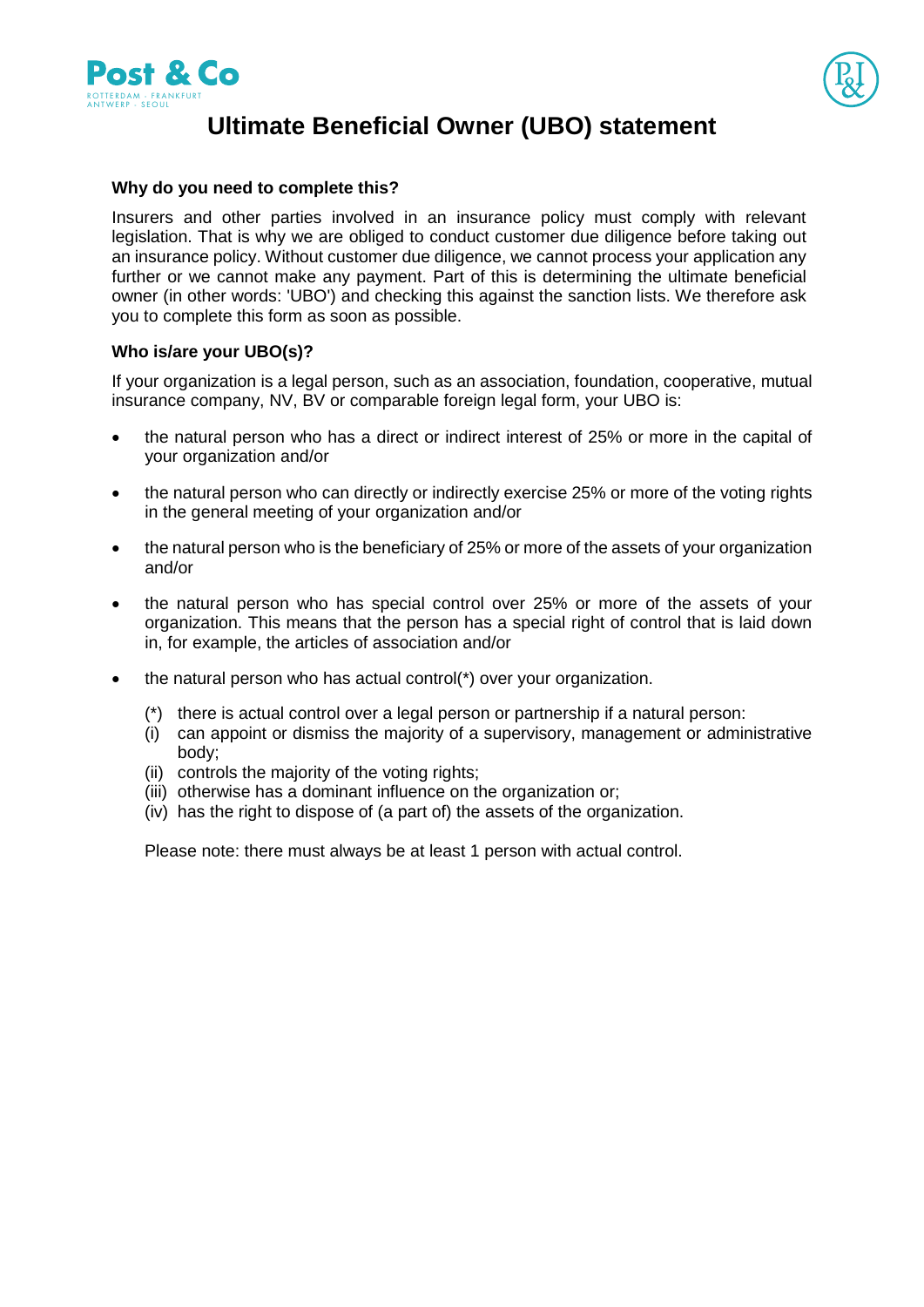



### **Information regarding your organization**

| Company registration type                                 |  |
|-----------------------------------------------------------|--|
| Company registration No                                   |  |
| Statutory name (if legal person)                          |  |
| Name according to Chamber of<br>Commerce (if partnership) |  |
| Address                                                   |  |

#### **Questionnaire**

The following questions need to be answered in order to find out who the UBOs of your organization are. If you answer one or more questions with Yes, you can enter the details of these natural persons on the next page. If in doubt, please also fill in the details of the possible UBOs on the next page. Note: There can be multiple UBOs.

1. Are there natural persons who own 25% or more of the shares of the legal entity directly or through another legal entity? Yes

No

- 2. Are there natural persons who are entitled to or have special control over 25% or more of the assets of the organization? Yes No
- 3. Are there natural persons who are entitled to a share of 25% or more in the profits of the organization?

Yes No

- 4. Are there natural persons who can exercise 25% or more of the voting rights in the general meeting of the organization?
	- Yes

No

In addition to the persons who qualify as UBO on the basis of questions 1 to 4, there are also persons with actual control \*. This may in any event include directors and/or officers authorized to sign.

- If you answered Yes to question 1, fill in the details of all UBO(s) on the next page, stating the % Share per UBO.
- If you answered yes to question 2, 3 or 4, fill in the details of all UBO(s) on the next page and tick Control. In addition, you also enter the persons with actual control\*. Please note: there must always be at least 1 person with actual control\*.
- If one UBO has both a % Share and Control, please state both.
- If, in your opinion, no UBO can be designated, we request that you state the details of the natural persons who are authorized to take and sign board decisions on behalf of your organization.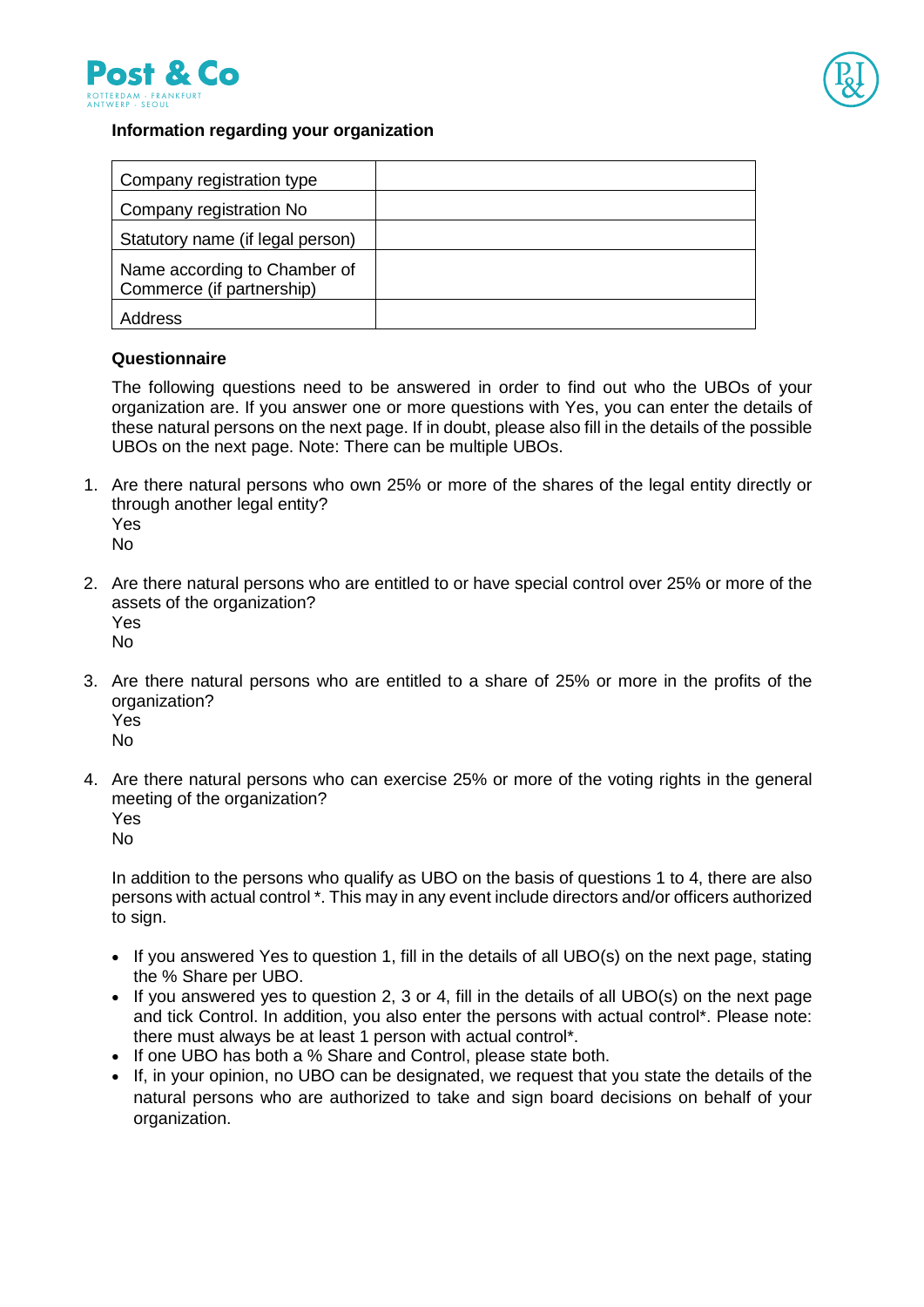

 $\blacksquare$ 



## **UBO data 1**

| <b>Full names</b>                           |  |
|---------------------------------------------|--|
| Surname                                     |  |
| Residential address and postal code         |  |
| Place of birth                              |  |
| Date of birth                               |  |
| Nationality (please specify all)            |  |
| % Share and/or Control and/or Voting rights |  |

### **UBO data 2**

| <b>Full names</b>                           |  |
|---------------------------------------------|--|
| Surname                                     |  |
| Residential address and postal code         |  |
| Place of birth                              |  |
| Date of birth                               |  |
| Nationality (please specify all)            |  |
| % Share and/or Control and/or Voting rights |  |

## **UBO data 3**

| <b>Full names</b>                           |  |
|---------------------------------------------|--|
| Surname                                     |  |
| Residential address and postal code         |  |
| Place of birth                              |  |
| Date of birth                               |  |
| Nationality (please specify all)            |  |
| % Share and/or Control and/or Voting rights |  |